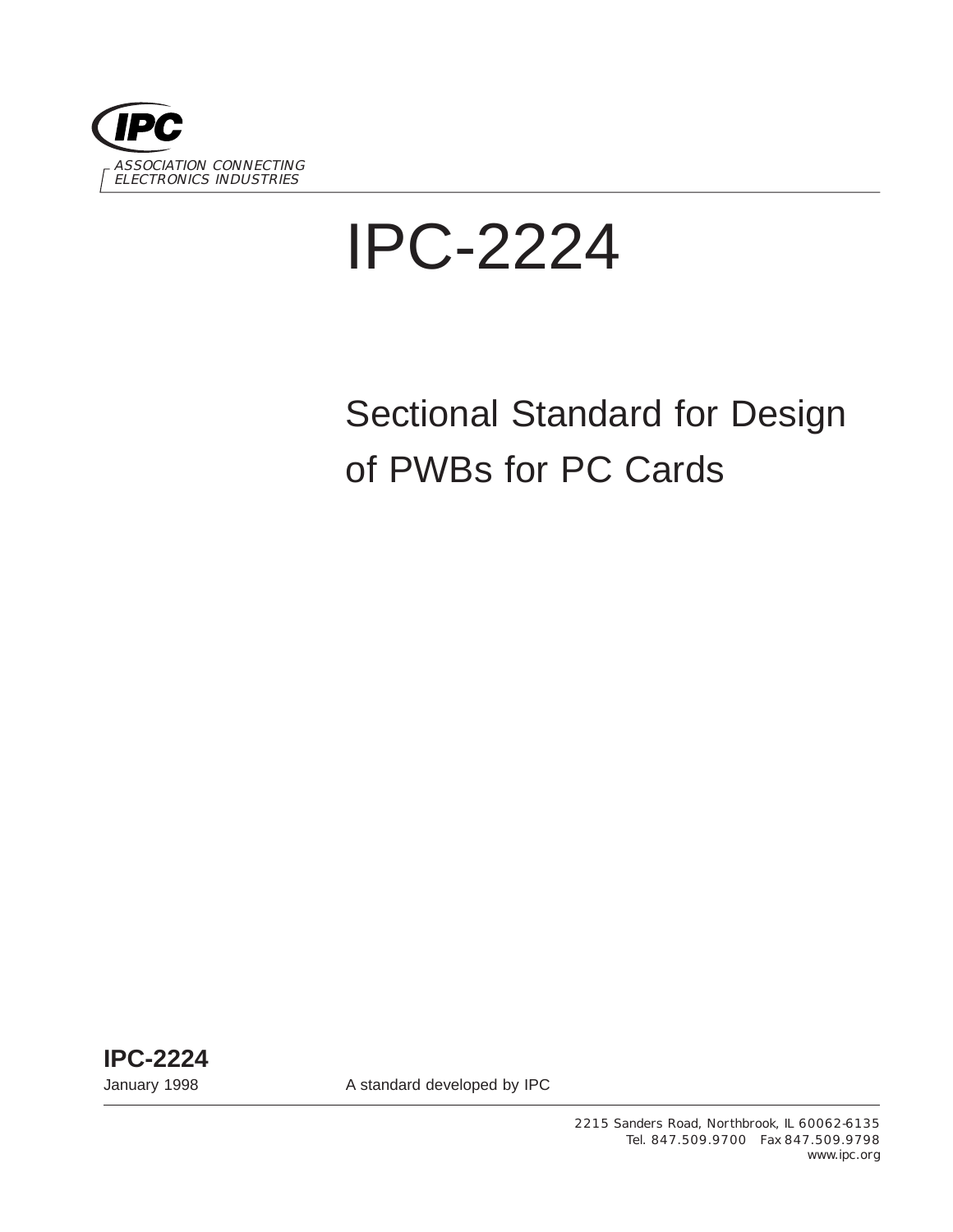

#### **FOREWORD**

This standard provides information on the generic requirements for PC Card printed board design. All aspects and details of the design requirements are addressed to the extent that they can be applied to the broad spectrum of those designs that use organic materials or organic materials in combination with inorganic materials (metal, glass, ceramic, etc.) to provide the structure for mounting and interconnecting electronic, electromechanical, and mechanical components.

The information contained herein is intended to be compared to the generic design requirements specified in IPC-2221. When coupled with the aforementioned inputs this comparison will provide a complete standard and facilitate the appropriate selection process of the materials, fabrication, and assembly technology necessary to meet the engineering design objectives.

IPC's documentation strategy is to provide distinct documents that focus on specific aspect of electronic packaging issues. In this regard document sets are used to provide the total information related to a particular electronic packaging topic. A document set is identified by a four digit number that ends in zero (0).

Included in the set is the generic information which is contained in the first document of the set and identified by the four digit set number. The generic standard is supplemented by one or multiple sectional documents, each of which provide specific focus on one aspect of the topic or the technology selected. The designer of the printed board, needs as a minimum, the generic, the sectional of the chosen technology and the engineering description of the final product.

As technology changes specific focus standards will be updated, or new focus standards added to the document set. The IPC invites input on the effectiveness of the documentation and encourages user response through completion of ''Suggestions for Improvement'' forms located at the end of each document.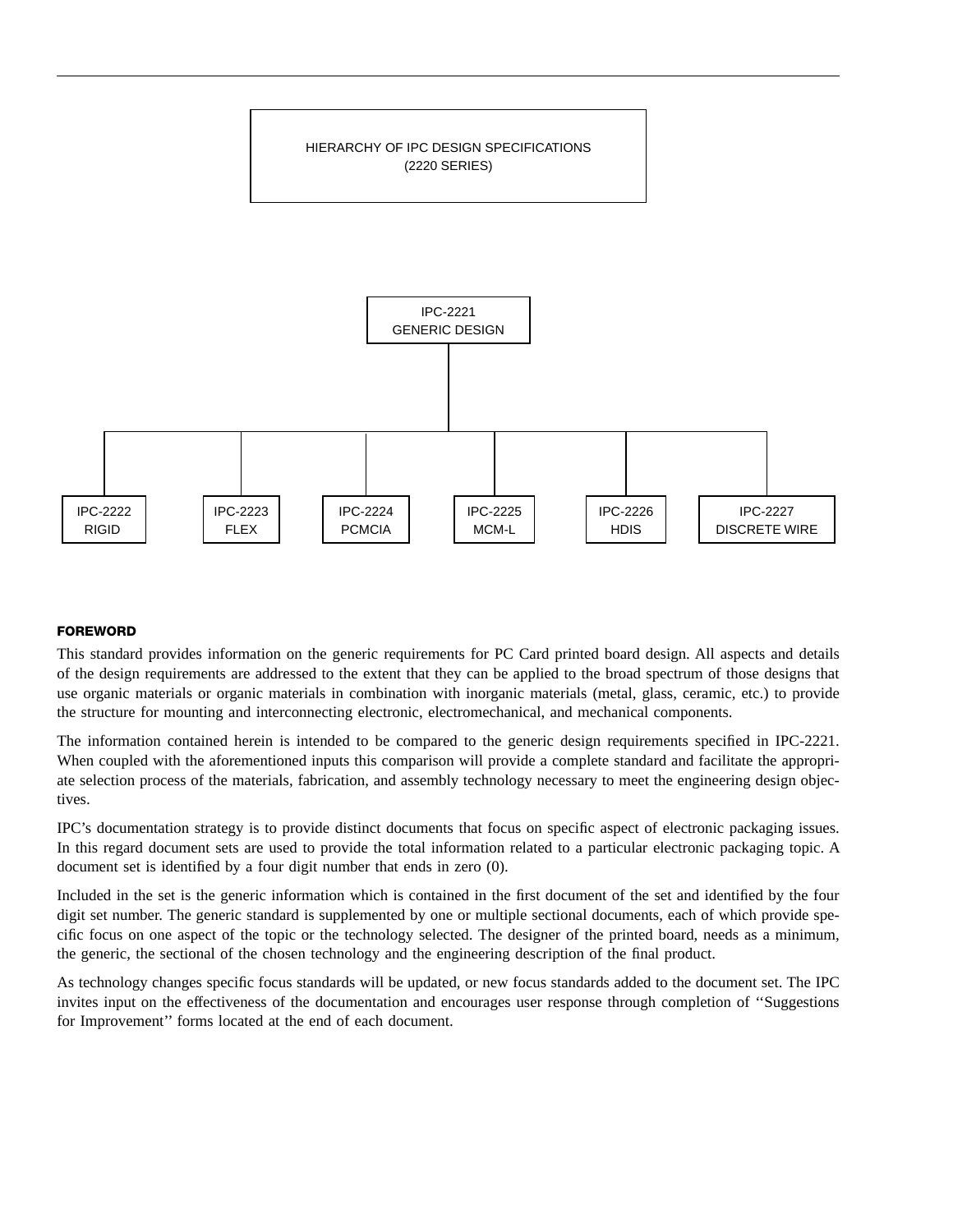## **Table of Contents**

| 1.0   |                                             |
|-------|---------------------------------------------|
| 1.1   |                                             |
| 1.2   |                                             |
| 1.3   |                                             |
| 1.4   |                                             |
| 1.5   |                                             |
| 1.5.1 |                                             |
| 2.0   |                                             |
| 2.1   |                                             |
| 2.1.1 | Institute for Interconnecting and Packaging |
| 2.1.2 |                                             |
| 2.1.3 |                                             |
| 2.1.4 |                                             |
| 3.0   |                                             |
| 3.1   |                                             |
| 3.1.1 |                                             |
| 4.0   |                                             |
| 41    |                                             |
|       |                                             |
| 4.2   |                                             |
| 4.2.1 |                                             |
| 4.2.2 |                                             |
| 4.3   |                                             |
| 4.3.1 |                                             |
| 4.3.2 |                                             |
| 4.3.3 | High Performance Laminates 4                |
| 4.3.4 |                                             |
| 4.3.5 | High Speed and Low Loss Laminates 4         |
| 4.3.6 |                                             |
| 4.3.7 |                                             |
| 4.4   |                                             |
| 4.4.1 | Flexible Laminate Materials (Flexible       |
| 4.4.2 |                                             |
| 4.5   |                                             |
| 4.5.1 |                                             |
| 4.5.2 |                                             |
| 4.5.3 |                                             |
| 4.5.4 | Electronic Component Materials (Buried      |
| 4.5.5 | Conductive Dielectric Composites 6          |
| 4.6   |                                             |
| 4.7   |                                             |
| 4.8   |                                             |
| 5.0   | MECHANICAL/PHYSICAL PROPERTIES 6            |

| 5.1   |                                         |  |
|-------|-----------------------------------------|--|
| 5.1.1 |                                         |  |
| 5.1.2 |                                         |  |
| 5.2   |                                         |  |
| 5.2.1 |                                         |  |
| 5.2.2 |                                         |  |
| 5.2.3 |                                         |  |
| 5.2.4 |                                         |  |
| 5.3   |                                         |  |
| 5.3.1 |                                         |  |
| 5.4   |                                         |  |
| 5.4.1 |                                         |  |
| 5.5   |                                         |  |
| 6.0   | <b>ELECTRICAL PROPERTIES  10</b>        |  |
| 7.0   |                                         |  |
| 7.1   |                                         |  |
| 7.2   |                                         |  |
| 7.2.1 |                                         |  |
| 7.2.2 |                                         |  |
|       |                                         |  |
| 8.0   | <b>COMPONENT AND ASSEMBLY ISSUES 11</b> |  |
| 8.1   | General Placement Requirements  11      |  |
| 8.2   | Plated-Through Hole Requirements 11     |  |
| 8.3   | Mounting Methods for Connectors 11      |  |
| 8.4   |                                         |  |
| 8.5   | Fine Pitch SMT (Peripherals)  11        |  |
| 8.6   | Array SMT (BGA, µBGA, etc.) 11          |  |
| 8.7   |                                         |  |
| 8.7.1 |                                         |  |
| 8.7.2 |                                         |  |
| 8.7.3 |                                         |  |
| 8.8   |                                         |  |
| 8.9   |                                         |  |
| 8.10  |                                         |  |
| 9.0   | HOLES/INTERCONNECTIONS 11               |  |
| 9.1   | General Requirements for Lands          |  |
| 9.1.1 |                                         |  |
| 9.1.2 | <b>Conductive Pattern Feature</b>       |  |
| 9.2   |                                         |  |
| 9.2.1 |                                         |  |
| 9.2.2 |                                         |  |
| 9.2.3 |                                         |  |
| 9.2.4 |                                         |  |
| 9.2.5 |                                         |  |
|       |                                         |  |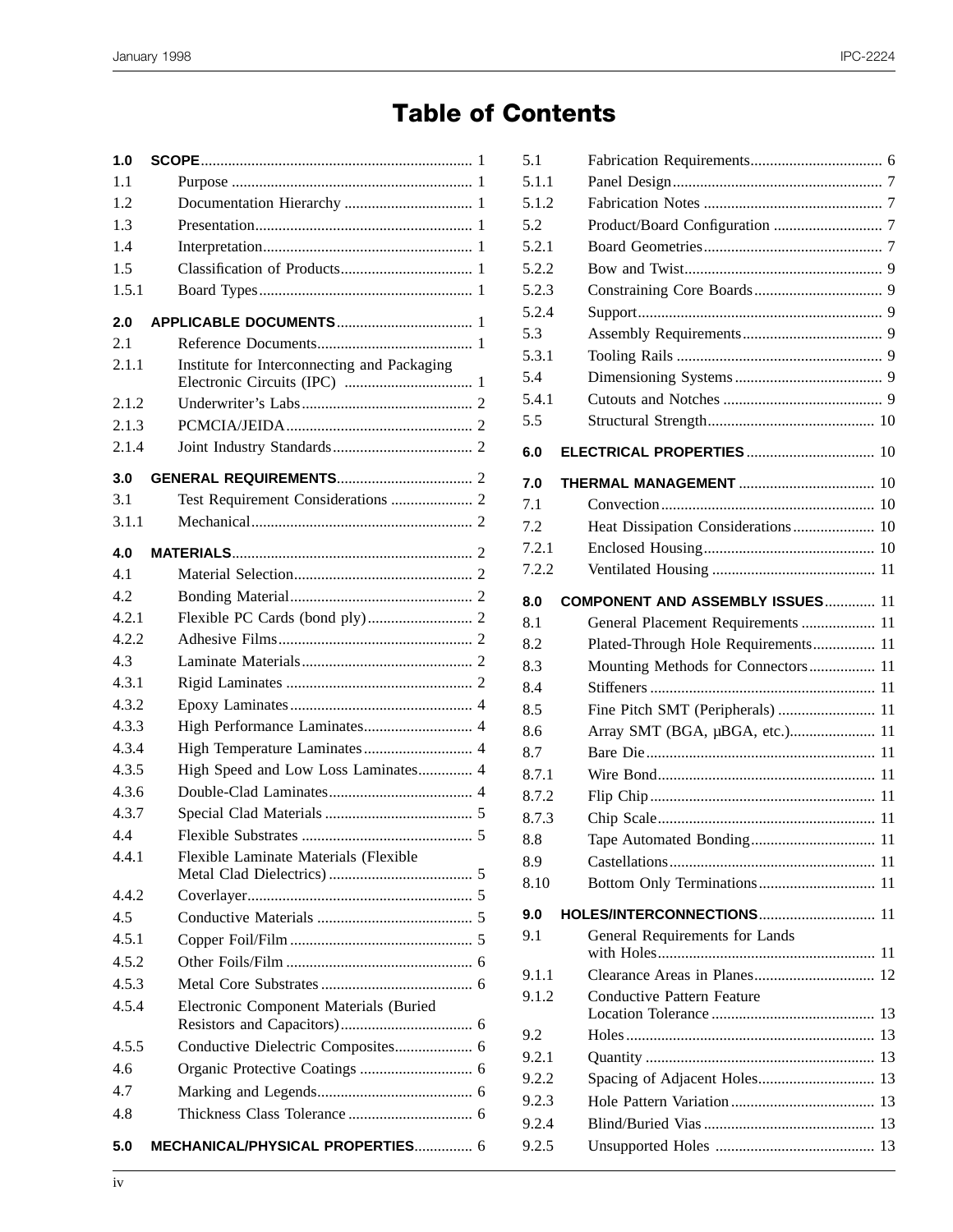| 9.2.6  | Minimum Hole Sizes for Plated-Through    |
|--------|------------------------------------------|
| 9.2.7  |                                          |
| 9.3    | Drill Size Recommendations for           |
| 10.0   | <b>GENERAL CIRCUIT FEATURE</b>           |
| 10.1   |                                          |
| 10.1.1 |                                          |
| 10.1.2 |                                          |
| 10.1.3 |                                          |
| 10.1.4 |                                          |
| 10.2   |                                          |
| 10.2.1 | Lands for Interfacial Connection Vias 15 |
| 10.2.2 |                                          |
| 11.0   |                                          |
| 11.1   |                                          |
| 11.1.1 | Component Pedestal Artwork  15           |
| 12.0   |                                          |

#### **Figures**

|            | Figure 4-1 Dielectric layer thickness measurement 4 |
|------------|-----------------------------------------------------|
| Figure 5-1 |                                                     |
|            |                                                     |
|            |                                                     |
|            |                                                     |
|            |                                                     |

#### **Tables**

| Table 4-1  | Clad Laminate Maximum Operating                                                                                                |
|------------|--------------------------------------------------------------------------------------------------------------------------------|
|            |                                                                                                                                |
| Table 4-2  |                                                                                                                                |
| Table 5-1  | Fabrication Capability Assessment 6                                                                                            |
| Table 5-2  | Panel Size to Manufacturing                                                                                                    |
| Table 5-3  |                                                                                                                                |
| Table 5-4  |                                                                                                                                |
| Table 5-5  |                                                                                                                                |
| Table 5-6  | Tolerance Cutouts, Notches, and<br>Keying Slots, as Machined, mm  10                                                           |
| Table 9-1  | <b>Feature Location Tolerances</b><br>(Lands, Conductor Pattern, etc.), mm 13                                                  |
| Table 9-2  | Minimum Unsupported                                                                                                            |
| Table 10-1 | Typical Values to be Added or Subtracted<br>for the Desired Nominal Conductor Width<br>in Order to Arrive at the Nominal Width |